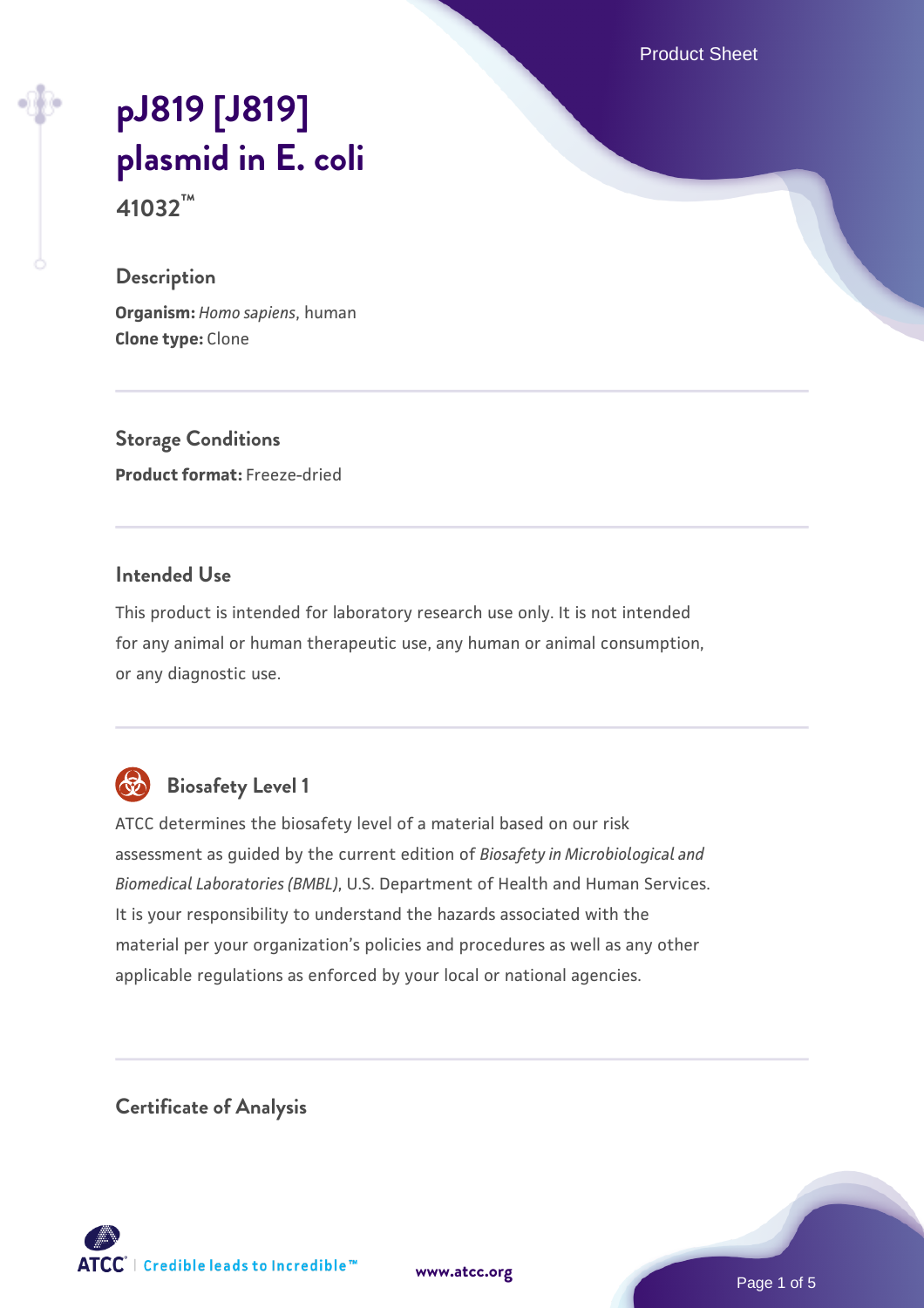For batch-specific test results, refer to the applicable certificate of analysis that can be found at www.atcc.org.

**Insert Information**

**Insert size (kb):** 3.7999999999999998 **Type of DNA:** genomic **Insert source:** liver **Insert tissue:** Liver **Gene product:** Kirsten rat sarcoma 1 viral (v-Ki-ras1) oncogene homolog, processed pseudogene [KRAS1P]

## **Vector Information**

**Construct size (kb):** 8.2

#### **Growth Conditions**

**Medium:**  [ATCC Medium 1227: LB Medium \(ATCC medium 1065\) with 50 mcg/ml](https://www.atcc.org/-/media/product-assets/documents/microbial-media-formulations/1/2/2/7/atcc-medium-1227.pdf?rev=581c98603b3e4b29a6d62ee0ba9ca578) [ampicillin](https://www.atcc.org/-/media/product-assets/documents/microbial-media-formulations/1/2/2/7/atcc-medium-1227.pdf?rev=581c98603b3e4b29a6d62ee0ba9ca578) **Temperature:** 37°C

#### **Material Citation**

If use of this material results in a scientific publication, please cite the material in the following manner: pJ819 [J819] plasmid in E. coli (ATCC 41032)

#### **References**

References and other information relating to this material are available at



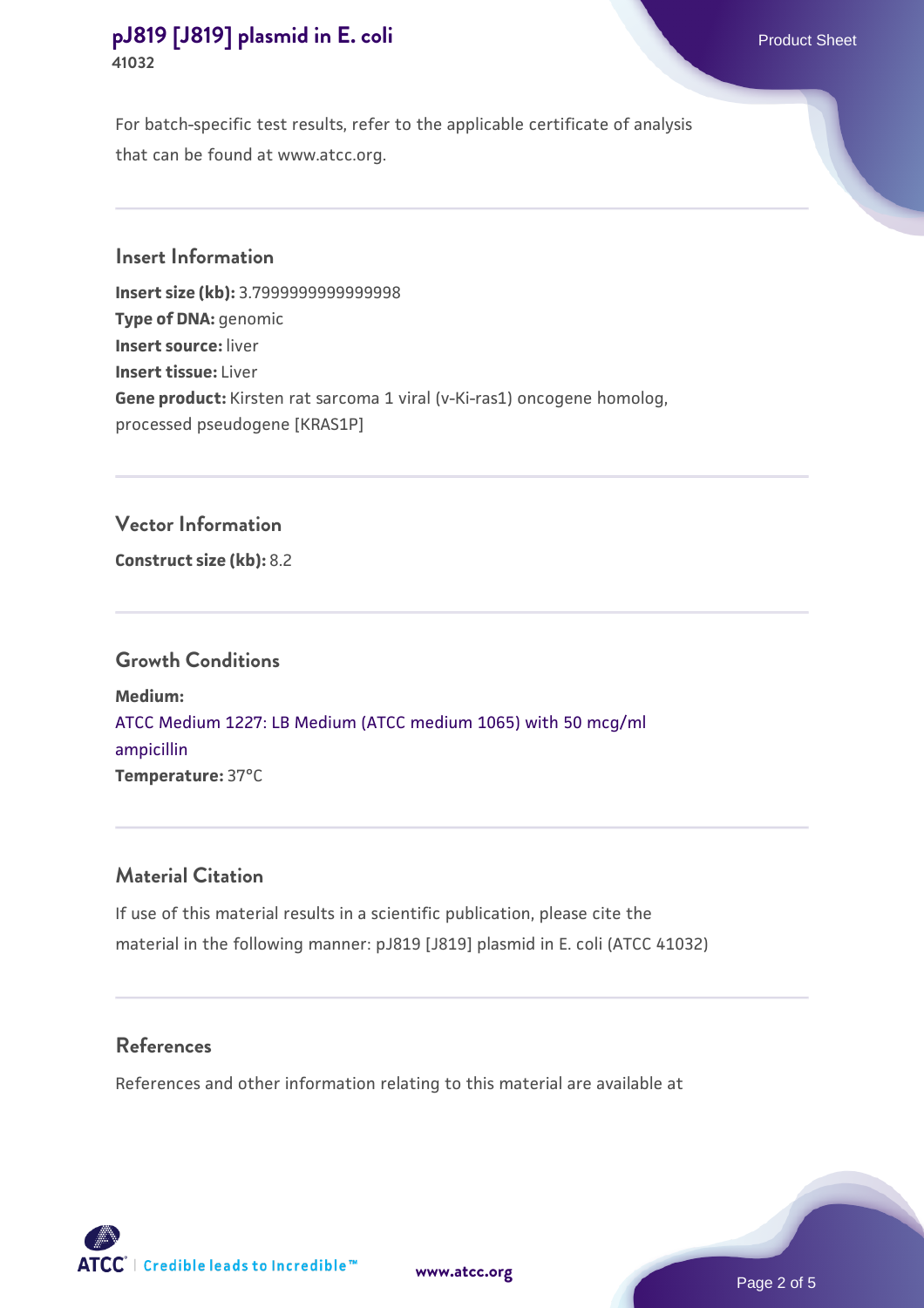www.atcc.org.

#### **Warranty**

The product is provided 'AS IS' and the viability of ATCC® products is warranted for 30 days from the date of shipment, provided that the customer has stored and handled the product according to the information included on the product information sheet, website, and Certificate of Analysis. For living cultures, ATCC lists the media formulation and reagents that have been found to be effective for the product. While other unspecified media and reagents may also produce satisfactory results, a change in the ATCC and/or depositor-recommended protocols may affect the recovery, growth, and/or function of the product. If an alternative medium formulation or reagent is used, the ATCC warranty for viability is no longer valid. Except as expressly set forth herein, no other warranties of any kind are provided, express or implied, including, but not limited to, any implied warranties of merchantability, fitness for a particular purpose, manufacture according to cGMP standards, typicality, safety, accuracy, and/or noninfringement.

#### **Disclaimers**

This product is intended for laboratory research use only. It is not intended for any animal or human therapeutic use, any human or animal consumption, or any diagnostic use. Any proposed commercial use is prohibited without a license from ATCC.

While ATCC uses reasonable efforts to include accurate and up-to-date information on this product sheet, ATCC makes no warranties or representations as to its accuracy. Citations from scientific literature and patents are provided for informational purposes only. ATCC does not warrant that such information has been confirmed to be accurate or complete and



**[www.atcc.org](http://www.atcc.org)**

Page 3 of 5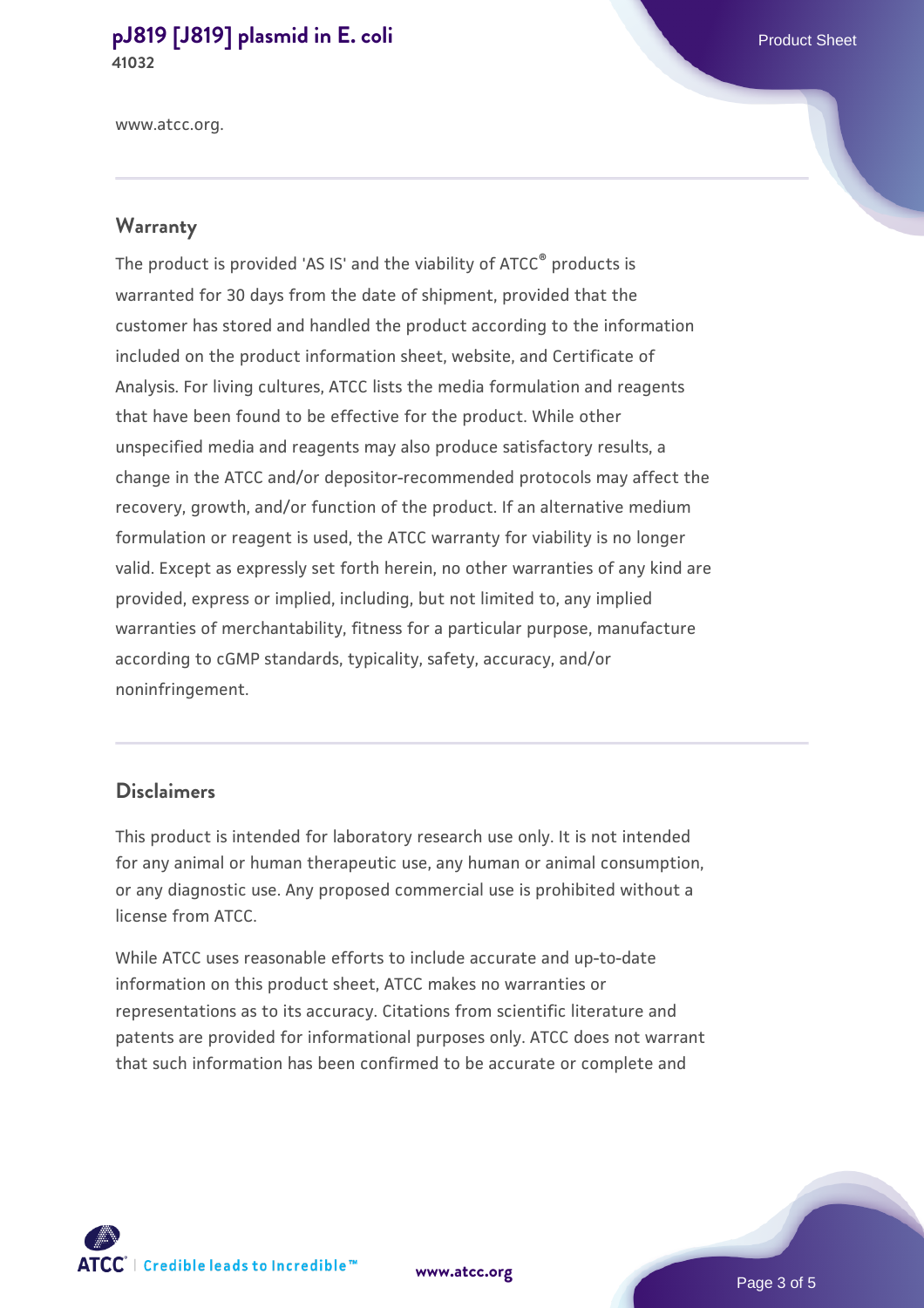the customer bears the sole responsibility of confirming the accuracy and completeness of any such information.

This product is sent on the condition that the customer is responsible for and assumes all risk and responsibility in connection with the receipt, handling, storage, disposal, and use of the ATCC product including without limitation taking all appropriate safety and handling precautions to minimize health or environmental risk. As a condition of receiving the material, the customer agrees that any activity undertaken with the ATCC product and any progeny or modifications will be conducted in compliance with all applicable laws, regulations, and guidelines. This product is provided 'AS IS' with no representations or warranties whatsoever except as expressly set forth herein and in no event shall ATCC, its parents, subsidiaries, directors, officers, agents, employees, assigns, successors, and affiliates be liable for indirect, special, incidental, or consequential damages of any kind in connection with or arising out of the customer's use of the product. While reasonable effort is made to ensure authenticity and reliability of materials on deposit, ATCC is not liable for damages arising from the misidentification or misrepresentation of such materials.

Please see the material transfer agreement (MTA) for further details regarding the use of this product. The MTA is available at www.atcc.org.

#### **Copyright and Trademark Information**

© ATCC 2021. All rights reserved. ATCC is a registered trademark of the American Type Culture Collection.

#### **Revision**

This information on this document was last updated on 2021-05-19

## **Contact Information**